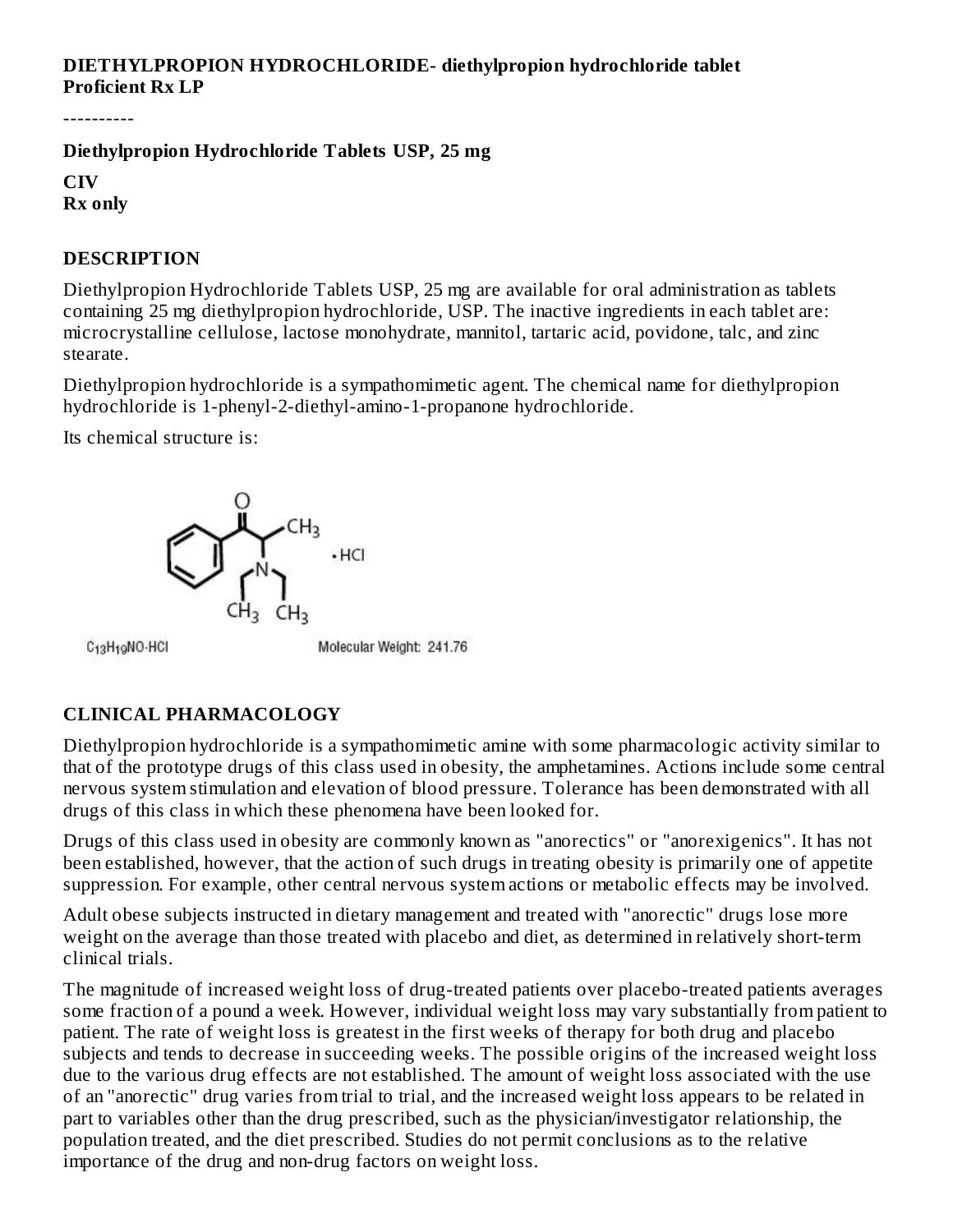The natural history of obesity is measured in years, whereas most studies cited are restricted to a few weeks duration; thus, the total impact of drug-induced weight loss over that of diet alone is unknown.

Diethylpropion is rapidly absorbed from the GI tract after oral administration and is extensively metabolized through a complex pathway of biotransformation involving N-dealkylation and reduction. Many of these metabolites are biologically active and may participate in the therapeutic action of diethylpropion hydrochloride tablets USP, 25 mg. Due to the varying lipid solubilities of these metabolites, their circulating levels are affected by urinary pH. Diethylpropion and/or its active metabolites are believed to cross the blood-brain barrier and the placenta.

Diethylpropion and its metabolites are excreted mainly by the kidney. It has been reported that between 75-106% of the dose is recovered in the urine within 48 hours after dosing. Using a phosphorescence assay that is specific for basic compounds containing benzoyl group, the plasma half-life of the aminoketone metabolites is estimated to be between 4 to 6 hours.

## **INDICATIONS AND USAGE**

Diethylpropion hydrochloride tablets USP, 25 mg are indicated in the management of exogenous obesity as a short-term adjunct (a few weeks) in a regimen of weight reduction based on caloric restriction in patients with an initial body mass index (BMI) of 30  $\text{kg/m}^2$  or higher and who have not responded to appropriate weight reducing regimen (diet and/or exercise) alone. Below is a chart of BMI based on various heights and weights. BMI is calculated by taking the patient's weight, in kilograms (kg), divided by the patient's height, in meters (m), squared. Metric conversions are as follows: pounds divided by  $2.2 = \text{kg}$ ; inches  $\times$  0.0254 = meters.

|                        | <b>Body Mass</b><br>Index (BMI),<br>$\text{kg/m}^2$ |       |       |       |       |      |  |
|------------------------|-----------------------------------------------------|-------|-------|-------|-------|------|--|
| <b>Weight (pounds)</b> | <b>Height (feet, inches)</b>                        |       |       |       |       |      |  |
|                        | 5'0''                                               | 5'3'' | 5'6'' | 5'9'' | 6'0'' | 6'3" |  |
| 140                    | 27                                                  | 25    | 23    | 21    | 19    | 18   |  |
| 150                    | 29                                                  | 27    | 24    | 22    | 20    | 19   |  |
| 160                    | 31                                                  | 28    | 26    | 24    | 22    | 20   |  |
| 170                    | 33                                                  | 30    | 28    | 25    | 23    | 21   |  |
| 180                    | 35                                                  | 32    | 29    | 27    | 25    | 23   |  |
| 190                    | 37                                                  | 34    | 31    | 28    | 26    | 24   |  |
| 200                    | 39                                                  | 36    | 32    | 30    | 27    | 25   |  |
| 210                    | 41                                                  | 37    | 34    | 31    | 29    | 26   |  |
| 220                    | 43                                                  | 39    | 36    | 33    | 30    | 28   |  |
| 230                    | 45                                                  | 41    | 37    | 34    | 31    | 29   |  |
| 240                    | 47                                                  | 43    | 39    | 36    | 33    | 30   |  |
| 250                    | 49                                                  | 44    | 40    | 37    | 34    | 31   |  |

The usefulness of agents of this class (See **CLINICAL PHARMACOLOGY**) should be measured against possible risk factors inherent in their use such as those described below. Diethylpropion hydrochloride tablets USP, 25 mg are indicated for use as monotherapy only.

## **CONTRAINDICATIONS**

Pulmonary hypertension, advanced arteriosclerosis, hyperthyroidism, known hypersensitivity or idiosyncrasy to the sympathomimetic amines, glaucoma, severe hypertension (See **PRECAUTIONS**).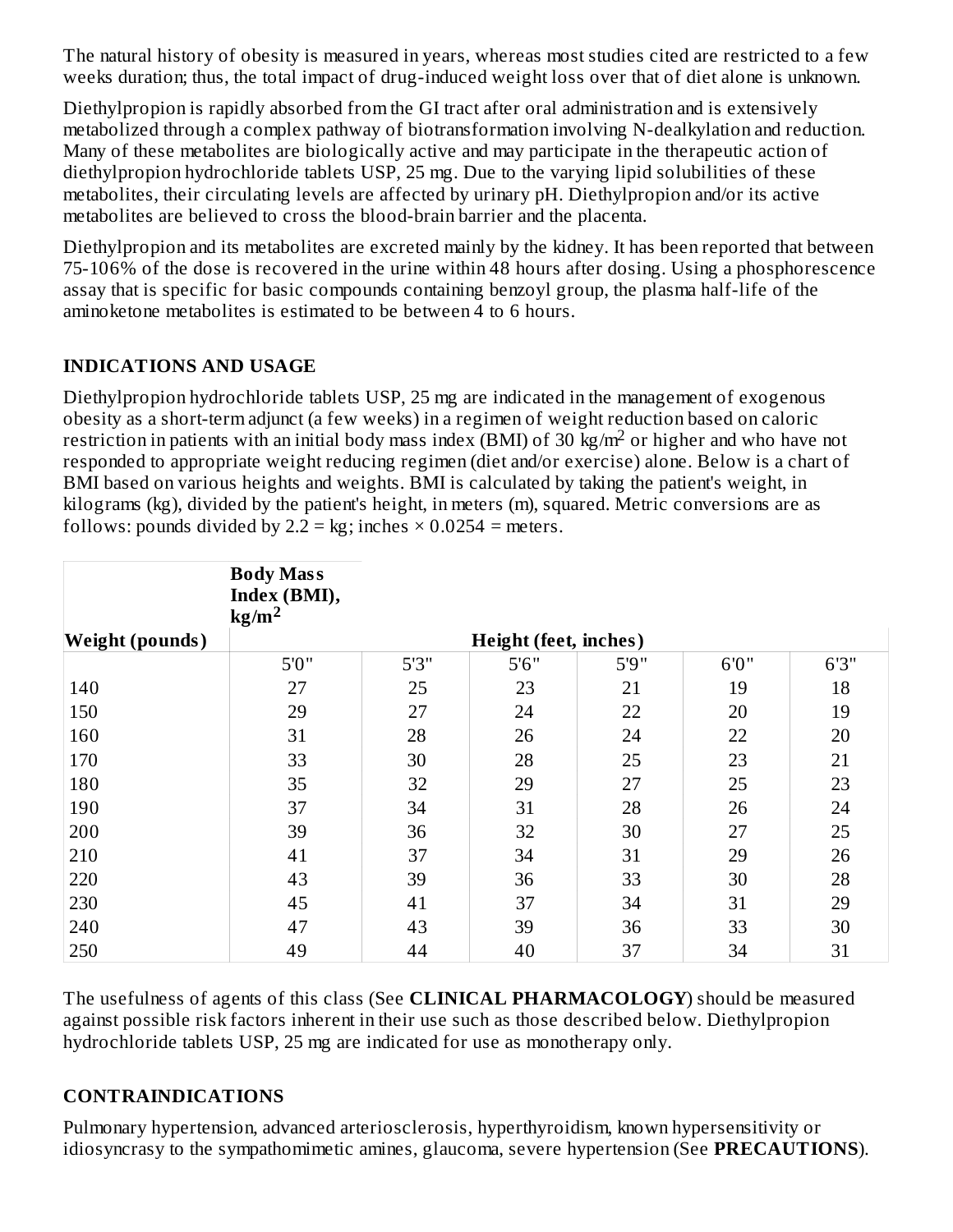Agitated states.

Patients with a history of drug abuse.

Use in combination with other anorectic agents is contraindicated.

During or within 14 days following the administration of monoamine oxidase inhibitors, hypertensive crises may result.

# **WARNINGS**

**Diethylpropion hydrochloride tablets USP, 25 mg should not be us ed in combination with other anorectic agents, including pres cribed drugs, over-the-counter preparations, and herbal products.**

**In a cas e-control epidemiological study, the us e of anorectic agents, including diethylpropion, was associated with an increas ed risk of developing pulmonary hypertension, a rare, but often fatal disorder. The us e of anorectic agents for longer than 3 months was associated with a 23 fold increas e in the risk of developing pulmonary hypertension. Increas ed risk of pulmonary hypertension with repeated cours es of therapy cannot be excluded.**

The onset or aggravation of exertional dyspnea, or unexplained symptoms of angina pectoris, syncope, or lower extremity edema suggest the possibility of occurrence of pulmonary hypertension. Under these circumstances, diethylpropion hydrochloride tablets USP, 25 mg should be immediately discontinued, and the patient should be evaluated for the possible presence of pulmonary hypertension.

Valvular heart disease associated with the use of some anorectic agents such as fenfluramine and **dexfenfluramine has been reported. Possible contributing factors include us e for extended periods of time, higher than recommended dos e, and/or us e in combination with other anorectic drugs. Valvulopathy has been very rarely reported with diethylpropion hydrochloride tablets USP, 25 mg monotherapy, but the causal relationship remains uncertain.** The potential risk of possible serious adverse effects such as valvular heart disease and pulmonary hypertension should be assessed carefully against the potential benefit of weight loss. Baseline cardiac evaluation should be considered to detect preexisting valvular heart diseases or pulmonary hypertension prior to initiation of diethylpropion hydrochloride tablets USP, 25 mg treatment. Diethylpropion hydrochloride tablets USP, 25 mg are not recommended in patients with known heart murmur or valvular heart disease. Echocardiogram during and after treatment could be useful for detecting any valvular disorders which may occur.

To limit unwarranted exposure and risks, treatment with diethylpropion hydrochloride tablets USP, 25 mg should be continued only if the patient has satisfactory weight loss within the first 4 weeks of treatment (e.g., weight loss of at least 4 pounds, or as determined by the physician and patient).

Diethylpropion hydrochloride tablets USP, 25 mg are not recommended for patients who used any anorectic agents within the prior year.

If tolerance develops, the recommended dose should not be exceeded in an attempt to increase the effect; rather, the drug should be discontinued. Diethylpropion hydrochloride tablets USP, 25 mg may impair the ability of the patient to engage in potentially hazardous activities such as operating machinery or driving a motor vehicle; the patient should therefore be cautioned accordingly.

Prolonged use of diethylpropion hydrochloride may induce dependence with withdrawal syndrome on cessation of therapy. Hallucinations have occurred rarely following high doses of the drug. Several cases of toxic psychosis have been reported following the excessive use of the drug and some have been reported in which the recommended dose appears not to have been exceeded. Psychosis abated after the drug was discontinued.

When central nervous system active agents are used, consideration must always be given to the possibility of adverse interactions with alcohol.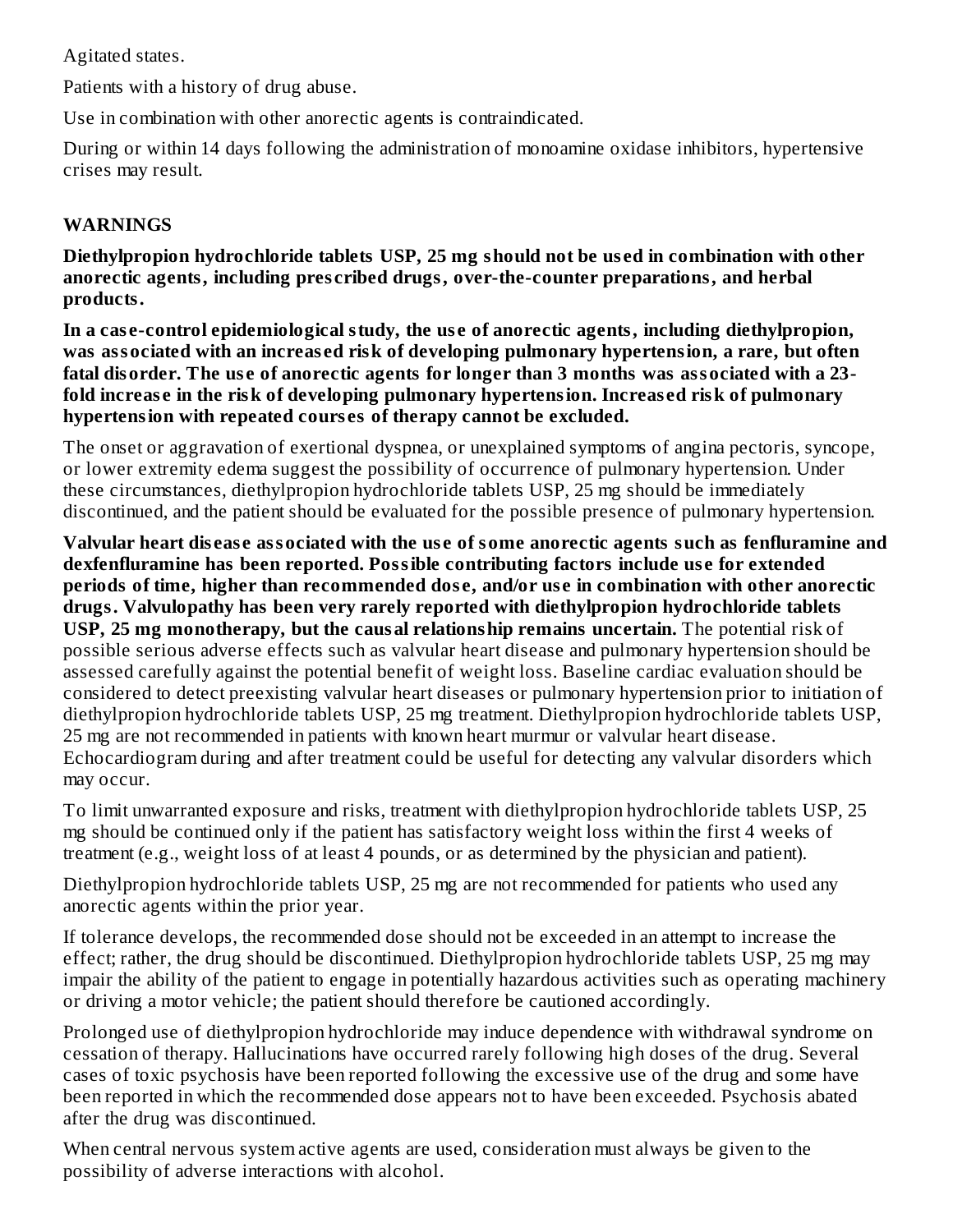# **PRECAUTIONS**

# **General**

Caution is to be exercised in prescribing diethylpropion hydrochloride tablets USP, 25 mg for patients with hypertension or with symptomatic cardiovascular disease, including arrhythmias. Diethylpropion hydrochloride tablets USP, 25 mg should not be administered to patients with severe hypertension.

Reports suggest that diethylpropion hydrochloride may increase convulsions in some epileptics. Therefore, epileptics receiving diethylpropion hydrochloride tablets USP, 25 mg should be carefully monitored. Titration of dose or discontinuance of diethylpropion hydrochloride tablets USP, 25 mg may be necessary.

The least amount feasible should be prescribed or dispensed at one time in order to minimize the possibility of overdosage.

#### **Information for Patient**

The patient should be cautioned about concomitant use of alcohol or other CNS-active drugs and diethylpropion hydrochloride tablets USP, 25 mg (See **WARNINGS**). The patient should be advised to observe caution when driving or engaging in any potentially hazardous activity.

#### **Laboratory Tests**

None

#### **Drug Interactions**

Because diethylpropion hydrochloride tablets USP, 25 mg are monoamines, hypertension may result when either agent is used with monoamine oxidase (MAO) inhibitors (See **CONTRAINDICATIONS**).

Efficacy of diethylpropion with other anorectic agents has not been studied and the combined use may have the potential for serious cardiac problems; therefore, the concomitant use with other anorectic agents is contraindicated.

Antidiabetic drug requirements (i.e., insulin) may be altered. Concurrent use with general anesthetics may result in arrhythmias. The pressor effects of diethylpropion and those of other drugs may be additive when the drugs are used concomitantly; conversely, diethylpropion may interfere with antihypertensive drugs (i.e., guanethidine, a-methyldopa). Concurrent use of phenothiazines may antagonize the anorectic effect of diethylpropion.

## **Carcinogenesis, Mutagenesis, and Impairment of Fertility**

No long-term animal studies have been done to evaluate diethylpropion hydrochloride for carcinogenicity. Mutagenicity studies have not been conducted. Animal reproduction studies have revealed no evidence of impairment of fertility (See **Pregnancy**).

## **Pregnancy**

**Teratogenic Effects: Pregnancy Category B.** Reproduction studies have been performed in rats at doses up to 1.6 times the human dose (based on mg/m<sup>2</sup>) and have revealed no evidence of impaired fertility or harm to the fetus due to diethylpropion hydrochloride. There are, however, no adequate and well-controlled studies in pregnant women. Because animal reproduction studies are not always predictive of human response, this drug should be used during pregnancy only if clearly needed.

Spontaneous reports of congenital malformations have been recorded in humans, but no causal relationship to diethylpropion has been established.

**Non-Teratogenic Effects**. Abuse with diethylpropion hydrochloride during pregnancy may result in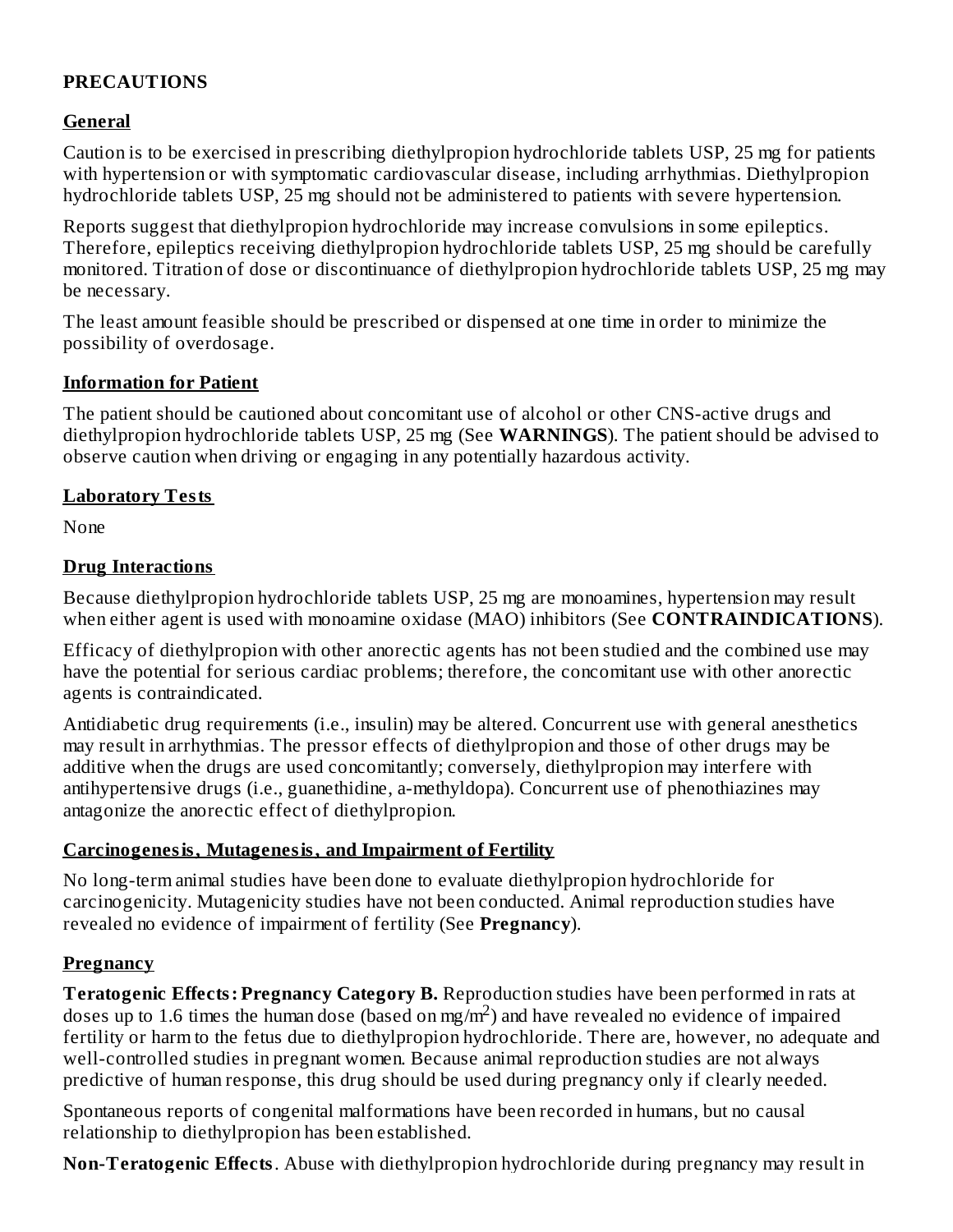withdrawal symptoms in the human neonate.

# **Nursing Mothers**

Since diethylpropion hydrochloride and/or its metabolites have been shown to be excreted in human milk, caution should be exercised when diethylpropion hydrochloride tablets USP, 25 mg are administered to a nursing woman.

# **Geriatric Us e**

Clinical studies of diethylpropion hydrochloride tablets USP, 25 mg did not include sufficient numbers of subjects aged 65 and over to determine whether they respond differently from younger subjects.

Other reported clinical experience has not identified differences in responses between the elderly and younger patients. In general, dose selection for an elderly patient should be cautious, usually starting at the low end of the dosing range, reflecting the greater frequency of decreased hepatic, renal, or cardiac function, and of concomitant disease or other drug therapy.

This drug is known to be substantially excreted by the kidney, and the risk of toxic reactions to this drug may be greater in patients with impaired renal function. Because elderly patients are more likely to have decreased renal function, care should be taken in dose selection, and it may be useful to monitor renal function.

# **Pediatric Us e**

Since safety and effectiveness in pediatric patients below the age of 16 have not been established, diethylpropion hydrochloride tablets USP, 25 mg is *not* recommended for use in pediatric patients 16 years of age and under.

# **ADVERSE REACTIONS**

**Cardiovas cular:** Precordial pain, arrhythmia (including ventricular), ECG changes, tachycardia, elevation of blood pressure, palpitation and rare reports of pulmonary hypertension. Valvular heart disease associated with the use of some anorectic agents such as fenfluramine and dexfenfluramine, both independently and especially when used in combination, have been reported. Valvulopathy has been very rarely reported with diethylpropion hydrochloride tablets USP, 25 mg monotherapy, but the causal relationship remains uncertain.

**Central Nervous System:** In a few epileptics an increase in convulsive episodes has been reported; rarely psychotic episodes at recommended doses; dyskinesia, blurred vision, overstimulation, nervousness, restlessness, dizziness, jitteriness, insomnia, anxiety, euphoria, depression, dysphoria, tremor, mydriasis, drowsiness, malaise, headache, and cerebrovascular accident

**Gastrointestinal:** Vomiting, diarrhea, abdominal discomfort, dryness of the mouth, unpleasant taste, nausea, constipation, other gastrointestinal disturbances

**Allergic:** Urticaria, rash, ecchymosis, erythema

**Endocrine:** Impotence, changes in libido, gynecomastia, menstrual upset

**Hematopoietic System:** Bone marrow depression, agranulocytosis, leukopenia

**Mis cellaneous:** A variety of miscellaneous adverse reactions has been reported by physicians. These include complaints such as dysuria, dyspnea, hair loss, muscle pain, increased sweating, and polyuria.

# **DRUG ABUSE AND DEPENDENCE**

Diethylpropion hydrochloride tablets USP, 25 mg are schedule IV controlled substances. Diethylpropion hydrochloride has some chemical and pharmacologic similarities to the amphetamines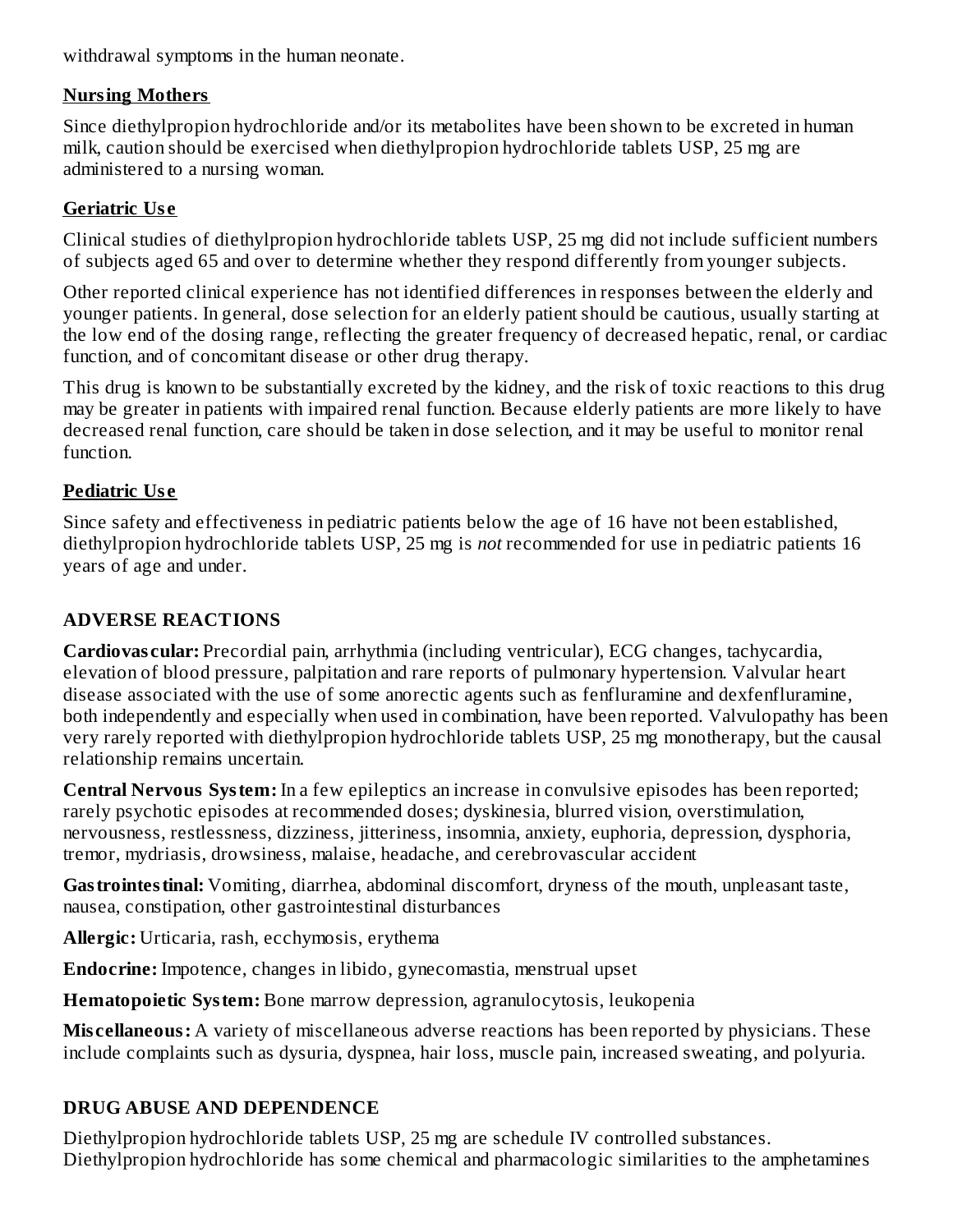and other related stimulant drugs that have been extensively abused. There have been reports of subjects becoming psychologically dependent on diethylpropion. The possibility of abuse should be kept in mind when evaluating the desirability of including a drug as part of a weight reduction program. Abuse of amphetamines and related drugs may be associated with varying degrees of psychologic dependence and social dysfunction which, in the case of certain drugs, may be severe. There are reports of patients who have increased the dosage to many times that recommended. Abrupt cessation following prolonged high dosage administration results in extreme fatigue and mental depression; changes are also noted on the sleep EEG. Manifestations of chronic intoxication with anorectic drugs include severe dermatoses, marked insomnia, irritability, hyperactivity, and personality changes. The most severe manifestation of chronic intoxication is psychosis, often clinically indistinguishable from schizophrenia.

# **OVERDOSAGE**

Manifestations of acute overdosage include restlessness, tremor, hyperreflexia, rapid respiration, confusion, assaultiveness, hallucinations, panic states, and mydriasis. Fatigue and depression usually follow the central stimulation.

Cardiovascular effects include tachycardia, arrhythmias, hypertension or hypotension and circulatory collapse. Gastrointestinal symptoms include nausea, vomiting, diarrhea, and abdominal cramps. Overdose of pharmacologically similar compounds has resulted in convulsions, coma and death.

The reported oral  $LD_{50}$  for mice is 600 mg/kg, for rats is 250 mg/kg and for dogs is 225 mg/kg.

Management of acute diethylpropion hydrochloride intoxication is largely symptomatic and includes lavage and sedation with a barbiturate. Experience with hemodialysis or peritoneal dialysis is inadequate to permit recommendation in this regard. Intravenous phentolamine has been suggested on pharmacologic grounds for possible acute, severe hypertension, if this complicates diethylpropion hydrochloride tablets USP, 25 mg overdosage.

# **DOSAGE AND ADMINISTRATION**

Diethylpropion Hydrochloride Tablets USP, 25 mg: One 25 mg tablet three times daily, one hour before meals, and in midevening if desired to overcome night hunger.

## **Geriatric us e:**

This drug is known to be substantially excreted by the kidney, and the risk of toxic reactions to this drug may be greater in patients with impaired renal function. Because elderly patients are more likely to have decreased renal function, care should be taken in dose selection, and it may be useful to monitor renal function (See **PRECAUTIONS, Geriatric Us e**).

## **HOW SUPPLIED**

Diethylpropion Hydrochloride Tablets USP, 25 mg are supplied in bottles of 21 (63187-947-21), 30 (63187-947-30), 60 (63187-947-60) and 90 (63187-947-90)

Each white to off-white round flat-faced beveled edge tablet is debossed "LCI" on one side and "1475" on the other side.

Keep tightly closed. Store at 20 to 25°C (68 to 77°F) [See USP Controlled Room Temperature].

Protect from excessive heat.

Distributed by: Lannett Company, Inc. Philadelphia, PA 19154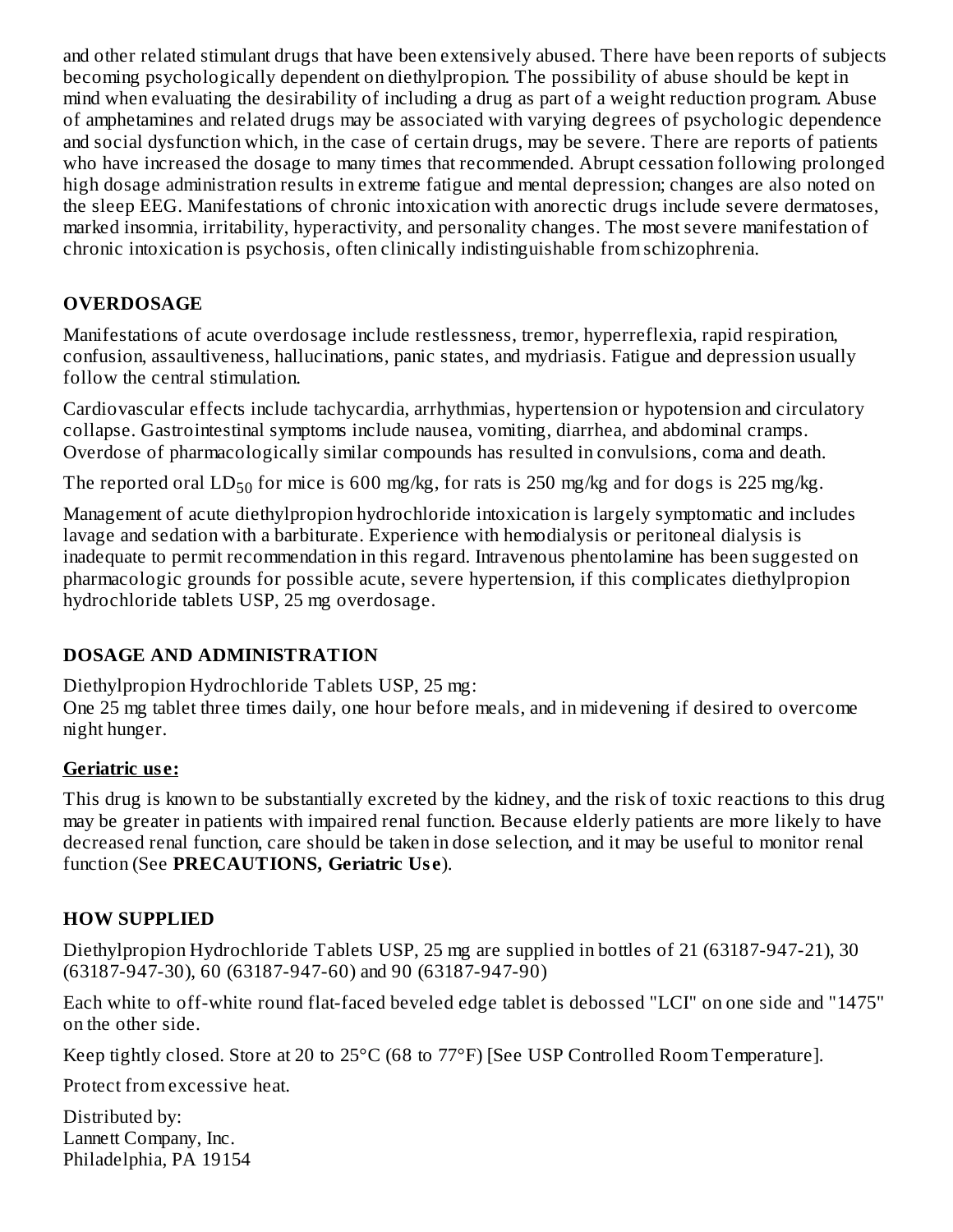Repackaged by: Proficient Rx LP Thousand Oaks, CA 91320

CIB70602C Rev. 08/17

#### **PRINCIPAL DISPLAY PANEL - 21 Tablets Bottle Label**

#### **NDC 63187-947-21**

**Diethylpropion Hydrochloride Tablets, USP**

**CIV**

**25 mg**

**Rx Only**

**21 TABLETS**